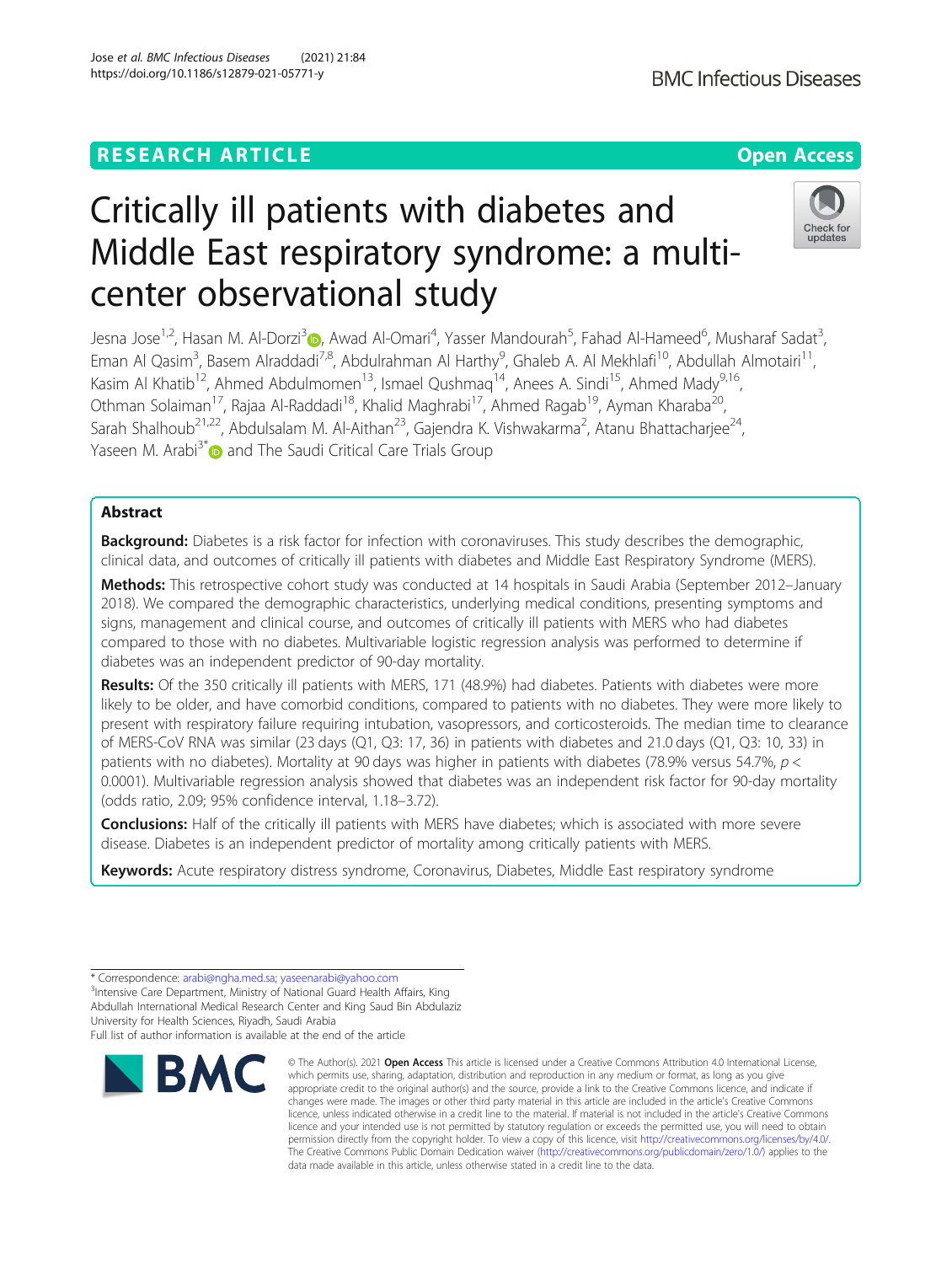# Background

The Middle East respiratory syndrome coronavirus (MERS-CoV) is a novel zoonotic virus that can lead to severe acute respiratory infection (SARI) and lifethreatening multi-organ dysfunction. It was first isolated from a fatal case of pneumonia in Jeddah, Saudi Arabia in 2012 [\[1](#page-7-0), [2](#page-7-0)]. Since then, community-acquired cases and clusters in healthcare settings have been reported mainly in Saudi Arabia [\[3](#page-7-0), [4\]](#page-7-0), but also other countries [[5\]](#page-7-0). By the end of March 2020, the World Health Organization (WHO) reported 2553 confirmed cases in 27 countries (84.3% of cases in Saudi Arabia) with a case fatality rate of 34.4% [[6\]](#page-7-0). MERS clinical presentation ranges from asymptomatic infection to rapidly progressive severe respiratory failure with multi-organ failure [\[7](#page-7-0), [8\]](#page-7-0). Symptoms usually manifest after an incubation period of 2–14 days, with fever, cough, and dyspnea [[7](#page-7-0)– [9\]](#page-7-0). Admission to the intensive care unit (ICU) is frequently needed [\[7](#page-7-0), [8](#page-7-0)].

Most severe MERS cases have been reported in older adults with chronic comorbidities, including diabetes mellitus [[2,](#page-7-0) [7](#page-7-0), [9](#page-7-0)–[12\]](#page-7-0). One cohort study found that among 47 MERS patients, 68% had diabetes [[7\]](#page-7-0). A casecontrol study demonstrated that diabetes was associated with an increased risk of MERS with an adjusted odds ratio [OR] of 6.99 (95% confidence interval [CI], 1.89– 25.86) [\[11](#page-7-0)]. Diabetes has also been associated with increased mortality in MERS patients [[9](#page-7-0), [13](#page-8-0)]. In animal studies, diabetes was associated with a dysregulated immune response resulting in more severe and prolonged lung pathology following MERS-CoV infection [[14\]](#page-8-0).

Previous studies that evaluated diabetes in MERS had relatively small sample sizes, were mostly performed in single centers, and included a mix of critically and noncritically ill patients. We performed this study in a large cohort of critically ill patients with MERS, with the hypothesis that patients with diabetes and viral SARI would have a complicated course of illness and worse outcomes compared with patients with no diabetes. The objectives of this study are to describe the clinical presentation, management, and outcomes (including mortality and MERS-CoV RNA shedding) of the Middle East Respiratory Syndrome in critically ill patients with diabetes.

# Methods

We followed the STROBE (STrengthening the Reporting of OBservational studies in Epidemiology) guidelines in reporting this study.

## Patients and settings

This is a retrospective cohort study of adult  $(≥ 14$ -yearold) patients with SARI due to MERS-CoV who were admitted to the ICUs of 14 referral hospitals in Saudi Arabia between September 2012 and January 2018. The study was approved by the Institutional Review Boards of all participating centers. The characterization of this cohort has already been published earlier [[15\]](#page-8-0). SARI was defined as an acute respiratory infection, with fever and cough onset within the preceding 10 days and clinical or radiologic lung involvement. The presence of MERS-CoV was detected by real-time reverse-transcriptase polymerase chain reaction assay (rRT-PCR) performed on nasopharyngeal swabs or sputum samples in nonintubated patients and tracheal aspirates or bronchoalveolar lavage in intubated patients as recommended by the Saudi Arabian Ministry of Health. Confirmatory laboratory testing required a positive PCR on at least two specific genomic targets (upE and ORF1a) or a single positive target (upE) with sequencing of a second target (RdRpSeq or NSeq). In patients with suspected MERS and negative rRT-PCR, testing was repeated at the discretion of the treating teams. For infection control purposes, follow-up respiratory samples were collected approximately 1–2 times per week in MERS-CoV positive patients [[16\]](#page-8-0) to assess clearance of MERS-CoV RNA  $[15]$  $[15]$ .

### Data collection

Data were collected using the standardized International Severe Acute Respiratory and Emerging Infection Consortium (ISARIC) tool [[17\]](#page-8-0). In this study, we included patients demographics, baseline characteristics, presenting symptoms, physiologic and laboratory parameters, and severity of illness on ICU admission assessed by the Sequential Organ Failure Assessment (SOFA) score [\[18](#page-8-0)]. We also described the management in the ICU, including the use of invasive and noninvasive ventilation, extracorporeal membrane oxygenation (ECMO), prone positioning, and selected medications.

The primary outcome was 90-day mortality. Other studied outcomes were mortality at 14 and 28 days and on ICU and hospital discharge and ICU and hospital length of stay (LOS). For patients who survived hospital discharge, the 90-day outcome was assessed by calling the patients. We also assessed the time to clearance of MERS-CoV RNA, which was defined as the time from the first performed rRT-PCR until the test was negative on two occasions, without a positive test afterward [[15](#page-8-0)].

### Statistical analysis

In this study, patients were divided into two groups based on the history of preexisting diabetes mellitus, as reported by patients. We compared patients with diabetes to patients with no diabetes using the Student ttest or the Mann-Whitney U test for continuous variables based on normality assumption, and the chi-square test or Fisher's exact test for categorical variables.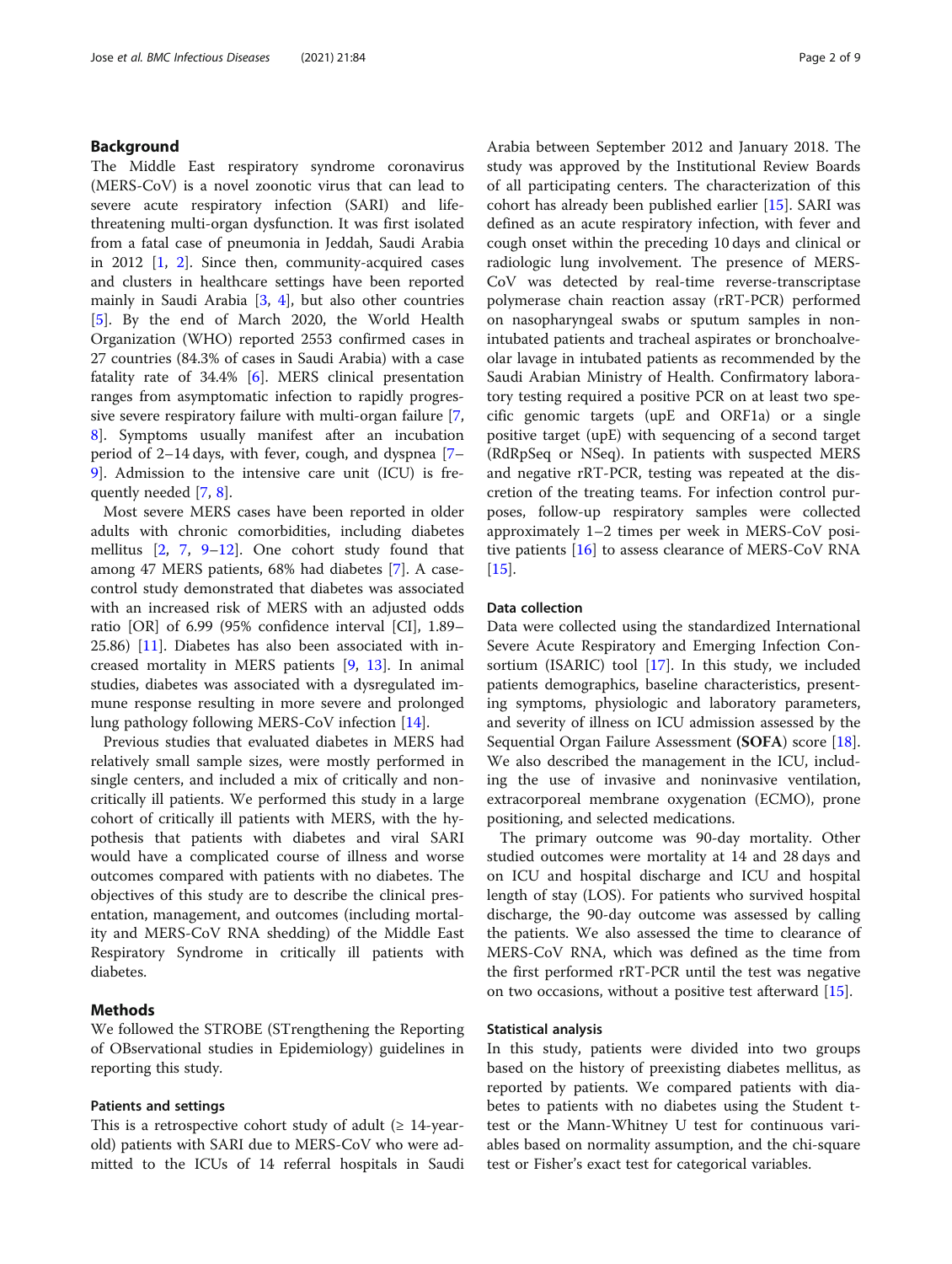To examine the independent association of diabetes with 90-day mortality in MERS patients, we performed multivariable logistic regression analysis adjusting for certain variables selected based on their clinical relevance, excluding the ones which were in the exposure– causal pathway. The variables entered in the model were age, sex, asthma or chronic pulmonary disease, chronic neurological disease, immunosuppressant use before admission, body mass index (BMI), and SOFA score.

For the multivariable logistic regression analysis, 24% (84/350) of patients had missing data (BMI – 81/350, 23%, age – 2/350, 0.5%, and SOFA score – 3/350, 0.8%). Hence missing data were handled using the multiple imputation technique with 50 imputations. Two imputation methods were considered to support the imputation technique: (I) "Predictive mean matching" and (II) "Impute then Transform" approach. The data set had an arbitrary missing data pattern and it was assumed that the missing data were missing at random, such that the probability of a missing observation may depend on observed values but not on unobserved values. Predictive mean matching was used to impute missing values for these variables. For the imputation of BMI, we used the "impute then transform" approach instead of imputing BMI directly, such that we imputed the height and weight assuming the imputation model was oblivious of the relation between these two variables [[19\]](#page-8-0). We reported the results of multivariable regression analysis without imputation (Model I: Complete case analysis) and with imputation (Model II: Multiple imputation).

Kaplan-Meier curves for the time to MERS-CoV RNA clearance were constructed censoring by hospital discharge or at 90 days whichever occurred first. The logrank test was used to compare the median survival time between the groups. In addition, Kaplan-Meier curves for survival were also plotted and were censored at 90 days; the log-rank test was used to compare the time to survival between the groups. All statistical tests were two-sided with significance set at  $\alpha$  < 0.05. All analyses were conducted using SAS version 9.4 (SAS Institute, Cary, NC).

# Results

### Characteristics of patients

During the study period, 350 patients with MERS SARI were admitted to the participating ICUs. Patients with diabetes constituted 48.9% of the cohort. Table [1](#page-3-0) describes the characteristics and presenting symptoms of patients with diabetes and no diabetes. Compared to patients with no diabetes, those with diabetes were older (median age 61.0 years (Q1, Q3: 53.0, 72.0) versus median age 54.0 years (Q1, Q3: 35.0, 67.0),  $p < 0.0001$ ) and more likely to have other comorbid conditions such as chronic renal disease (71 (41.5%) versus 39 (21.8%),  $p <$ 0.0001) and cardiac disease (95 (55.6%) versus 60 (40.5%),  $p < 0.0001$ ). They were more likely to present with dyspnea and sputum production. The time from symptom onset to ICU admission was similar.

The laboratory findings are presented in Table [2](#page-4-0). There were no differences in white blood cell and platelet counts between the two groups. Patients with diabetes had higher blood glucose (median 12.1 mmol/L (Q1,Q3: 9.9, 16.1) versus median 8.5 mmol/L (Q1,Q3: 6.5, 11.6), p < 0.0001), blood urea nitrogen (median 12.0 mmol/L (Q1,Q3: 7.3, 20.8) versus median 9.1 mmol/L (Q1,Q3: 4.1, 16.9),  $p = 0.0002$ ) and creatinine (median 141.4 mmol/L (Q1,Q3: 91.0, 327.0) versus median 114.9 mmol/L (Q1,Q3: 67.0, 217.0),  $p = 0.0004$ ).

### Management in the ICU

Table [3](#page-5-0) shows the management interventions performed during the ICU stay. More patients with diabetes were treated with non-invasive ventilation and with invasive mechanical ventilation (89.5% versus 81.6%,  $p = 0.04$ ) than non-diabetics. The time from symptom onset to intubation was similar. In comparison to patients with no diabetes, there was more use of nitric oxide in patients with diabetes  $(28 (16.4%)$  versus 16  $(8.9)$ , p = 0.04, but less use of ECMO (6 (3.5%) versus 16 (8.9%), p = 0.04).

For other organ support, more patients with diabetes had shock requiring vasopressors compared to those with no diabetes (86.0% versus 72.1%,  $p = 0.002$ ). Corticosteroids were given more commonly in patients with diabetes (58.5% versus 41.9%,  $p = 0.002$ ). Renal replacement therapy was provided more often in patients with diabetes (60.2% versus 39.7%,  $p = 0.0001$ ). More patients with diabetes received ribavirin and interferon (40.9% versus 26.3%,  $p = 0.02$ ).

# Outcomes of patients

The mortality at 90 days was higher in patients with diabetes (78.9% versus 54.7%, p < 0.0001) (Table [3](#page-5-0)). On multivariable logistic regression analysis, in both the models (I and II) diabetes was associated with increased mortality (OR, 2.09; 95% CI, 1.18–3.72). Other predictors of mortality were age (OR per 1-year increment, 1.04; 95% CI, 1.02–1.06), female gender (OR 1.68; 95% CI, 1.06–2.67), SOFA (OR per 1-point increment 1.20; 95% CI, 1.14–1.26) (Table [4](#page-6-0)).

ICU LOS was longer for patients with diabetes (Table [3](#page-5-0)). The time to clearance of MERS-CoV RNA was similar in both groups (23 days (Q1, Q3: 17, 36) in patients with diabetes and 21.0 days (Q1, Q3: 10, 33) in patients with no diabetes). Figure [1](#page-6-0) demonstrates the Kaplan Meir curves for time-to-clearance of MERS-CoV rRT-PCR and shows no difference between patients with diabetes and no diabetes.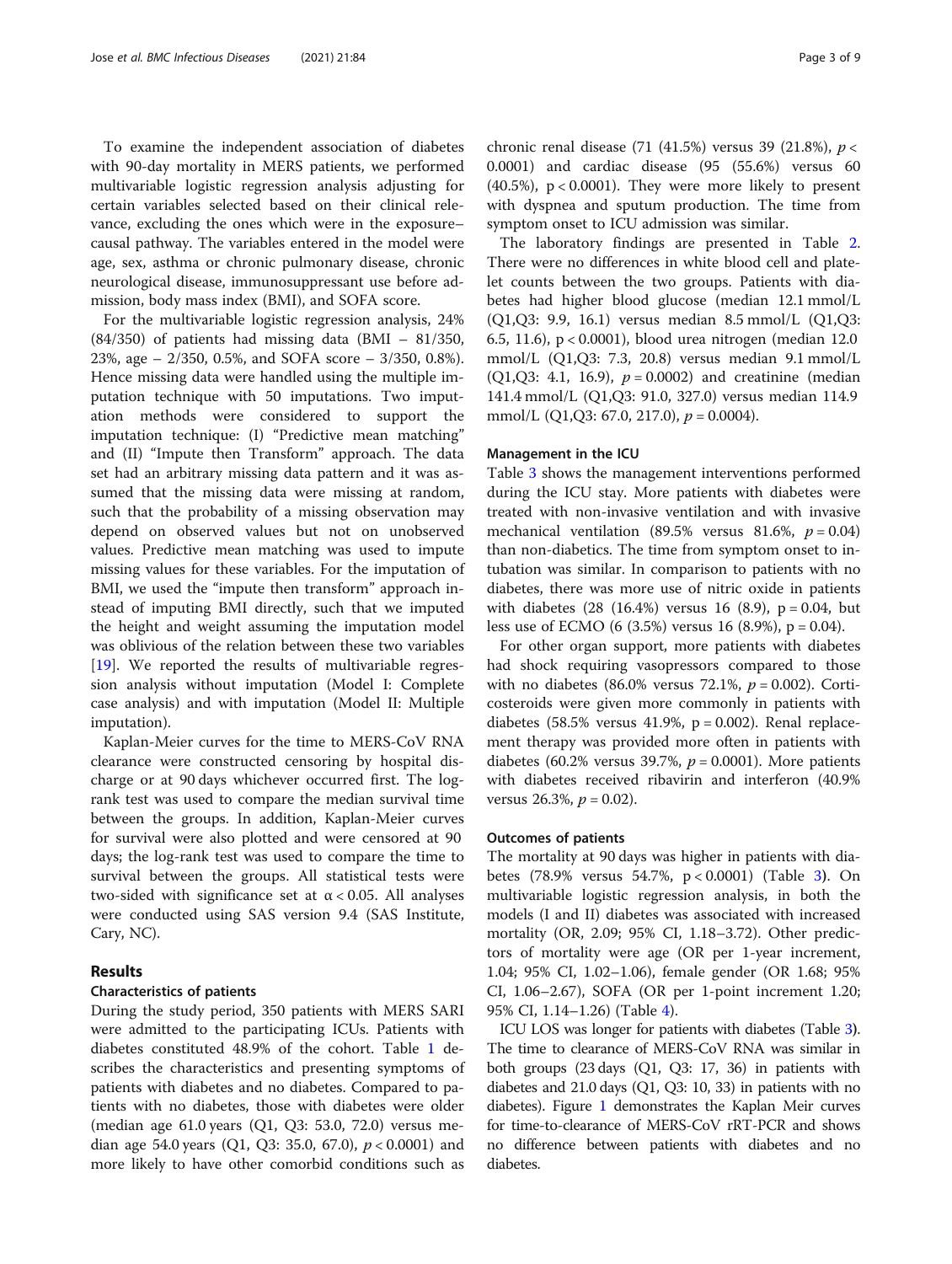<span id="page-3-0"></span>Table 1 Baseline characteristics of patients with diabetes and Middle East Respiratory Syndrome (MERS) compared to patients with no diabetes and MERS

| <b>Variables</b>                                                       | Diabetes $N = 171$ | No Diabetes $N = 179$ | P-value    |
|------------------------------------------------------------------------|--------------------|-----------------------|------------|
| Age (year), median (Q1, Q3)                                            | 61.0 (53.0, 72.0)  | 54.0 (35.0, 67.0)     | < 0.0001   |
| BMI (Kg/m <sup>2</sup> ), median (Q1, Q3)                              | 29.3 (24.6, 33.3)  | 28.3 (24.1, 33.0)     | 0.31       |
| Male sex - no. $(%)$                                                   | 114 (66.7)         | 127 (70.9)            | 0.39       |
| Healthcare worker - no. (%)                                            | 4(2.3)             | 28 (15.6)             | < 0.0001   |
| Community-acquired - no. (%)                                           | 102 (59.6)         | 83 (46.4)             |            |
| Healthcare-associated (Non-healthcare worker) – no. (%)                | 65 (38.0)          | 68 (38.0)             |            |
| Days from the onset of symptoms to the emergency room, median (Q1, Q3) | $5.0$ $(3.0, 8.0)$ | $4.0$ $(2.0, 7.0)$    | 0.30       |
| Days from symptom onset to ICU admission, median (Q1, Q3)              | 7.0 (4.0, 10.5)    | 7.0 (4.0, 11.0)       | 0.66       |
| Days from symptom onset to intubation, median (Q1, Q3)                 | 8.0 (5.0, 12.0)    | 8.0 (5.0, 13.0)       | 0.37       |
| Presenting symptoms - no. (%)                                          |                    |                       |            |
| Lower respiratory                                                      |                    |                       |            |
| Dyspnea                                                                | 136 (79.5)         | 123 (68.7)            | 0.02       |
| Cough                                                                  | 122 (71.3)         | 117 (65.4)            | 0.23       |
| With sputum                                                            | 75 (43.9)          | 58 (32.4)             | 0.03       |
| With bloody sputum                                                     | 11(6.4)            | 18 (10.1)             | 0.22       |
| Chest pain                                                             | 36(21.1)           | 32 (17.9)             | 0.45       |
| Wheezing                                                               | 10(5.8)            | 9(5.0)                | 0.74       |
| <b>Upper respiratory</b>                                               |                    |                       |            |
| Earache                                                                | 2(1.2)             | 1(0.6)                | $0.62^$    |
| Rhinorrhea                                                             | 6(3.5)             | 11(6.1)               | 0.25       |
| Sore throat                                                            | 23 (13.5)          | 24 (13.4)             | 0.99       |
| Systemic symptoms                                                      |                    |                       |            |
| Fever (temperature > 38 °C)                                            | 130 (76.0)         | 131 (73.2)            | 0.54       |
| Myalgia or arthralgia                                                  | 32 (18.7)          | 34 (19.0)             | 0.95       |
| Headache                                                               | 14(8.2)            | 21(11.7)              | 0.27       |
| Fatigue                                                                | 66 (38.6)          | 55 (30.7)             | 0.12       |
| Abdominal pain                                                         | 22 (12.9)          | 25 (14.0)             | 0.76       |
| Lymphadenopathy                                                        | 1(0.6)             | 2(1.1)                | $> 0.99$ ^ |
| Diarrhea                                                               | 20 (11.7)          | 18(10.1)              | 0.62       |
| Vomiting/nausea                                                        | 28 (16.4)          | 30 (16.8)             | 0.92       |
| Altered consciousness/ confusion                                       | 44 (25.7)          | 30 (16.8)             | 0.04       |
| Seizures                                                               | 2(1.2)             | 2(1.1)                | $> 0.99$ ^ |
| Other comorbidities - no. (%)                                          |                    |                       |            |
| Chronic pulmonary disease (including asthma)                           | 22 (12.9)          | 24 (13.4)             | 0.88       |
| Liver disease                                                          | 12(7.0)            | 10(5.6)               | 0.58       |
| Chronic renal disease                                                  | 71 (41.5)          | 39 (21.8)             | < 0.0001   |
| Chronic cardiac disease                                                | 95 (55.6)          | 43 (24.0)             | < 0.0001   |
| Chronic neurological disease                                           | 22 (12.9)          | 16(8.9)               | 0.24       |
| BMI > 30 (Kq/m <sup>2</sup> )                                          | 55 (45.5)          | 60 (40.5)             | 0.42       |
| Rheumatologic disease                                                  | 2(1.2)             | 5(2.8)                | $0.45^$    |
| Any malignancy including leukemia, lymphoma, or solid tumors           | 14(8.2)            | 20 (11.2)             | 0.35       |
| Immunosuppressant use before admission                                 | 6(3.5)             | 15 (8.4)              | 0.06       |
| SOFA score on ICU day 1, median (Q1, Q3)                               | 9.0 (6.0, 12.0)    | 8.0 (5.0, 11.0)       | 0.02       |

BMI Body mass index, ICU intensive care unit, Q1 first quartile, Q3 third quartile, SOFA Sequential Organ Failure Assessment

The denominator of the percentage is the total number of subjects in the treatment group. For continuous variables, Mann-Whitney U test was used to calculate the P-value. For categorical variables, Chi-square test was used to calculate the P-value unless otherwise noted. ^Fisher's exact test was used to calculate P-value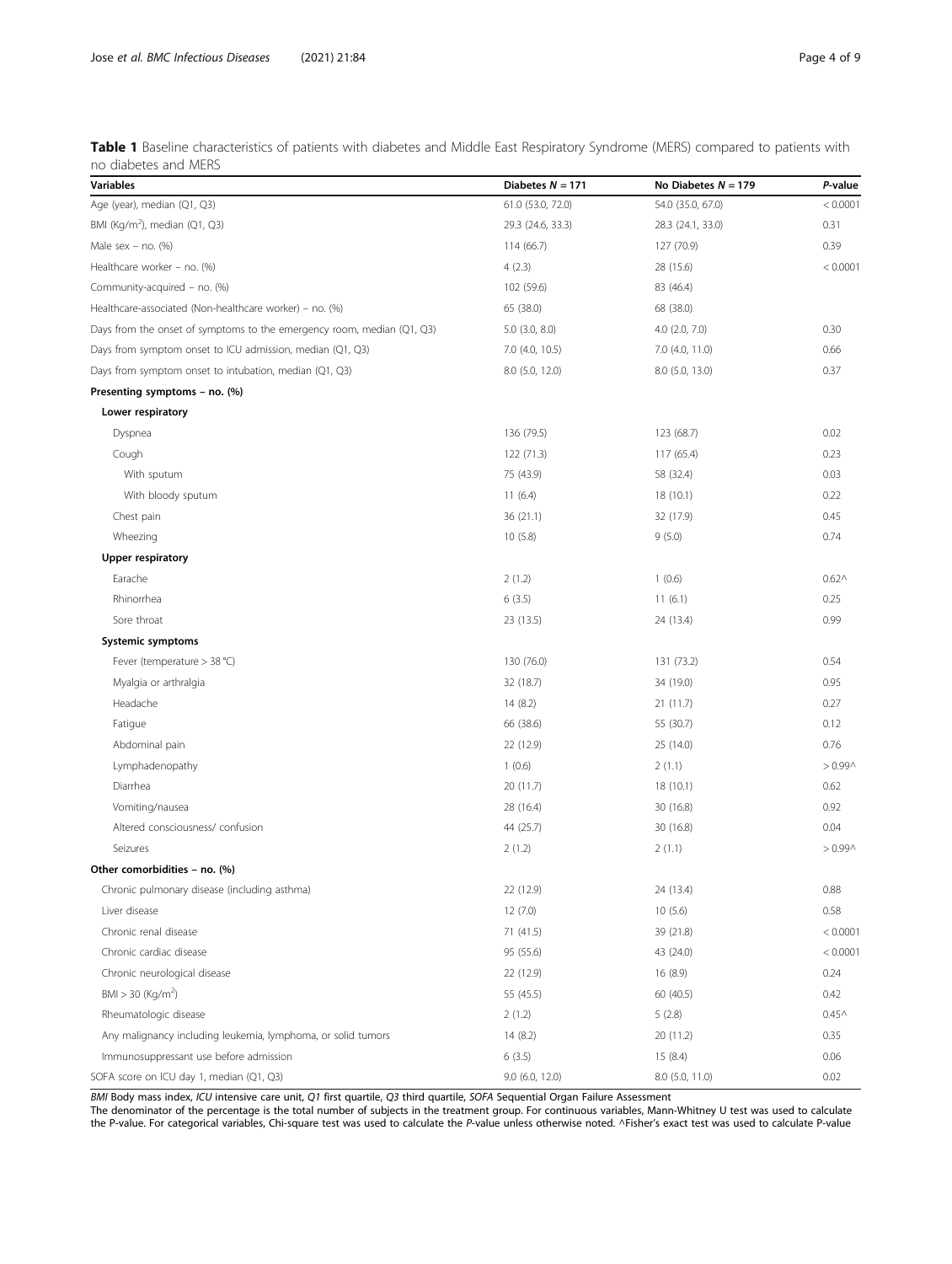# <span id="page-4-0"></span>**Discussion**

Our study demonstrates that patients with diabetes constituted around half of the critically ill patients with MERS; MERS patients with diabetes presented with dyspnea and sputum production and were more likely to have respiratory failure requiring mechanical ventilation than those with no diabetes; and diabetes was an independent predictor of mortality in MERS. Viral shedding duration was similar in patients with diabetes and no diabetes.

Diabetes is a global health problem and leads to significant complications that increase the risk of morbidity and development of critical illness. Saudi Arabia is among the countries with high prevalence rates (> 30%) [[20\]](#page-8-0). This may partly explain the high prevalence of diabetes in our cohort of critically ill MERS patients. In a Korean cohort of 186 patients with confirmed MERS patients, diabetes was present in 18.8% [\[9](#page-7-0)]. In our study, patients with diabetes presented with more severe respiratory symptoms and hypoxia, required mechanical ventilation more frequently, and were given nitric oxide as rescue therapy more often. They also required vasopressors more often. These patients were more likely to receive ribavirin and interferon (alpha or beta-1a) alone or in combination; these antivirals have not been associated with improved outcomes in MERS [[21\]](#page-8-0). Recently,

the MIRACLE trial demonstrated a reduction in mortality with the combination of lopinavir-ritonavir and interferon beta-1b; but none of patients in this cohort had received this combination [[22](#page-8-0)].

Diabetes is associated with reduced neutrophil chemotaxis after stimulation [[23](#page-8-0)] and blunted inflammatory response to endotoxemia [[24\]](#page-8-0). These abnormalities are thought to be the reasons why diabetics have an increased risk of various infections [\[25\]](#page-8-0). For viral infections, diabetes has been associated with increased risk for hospitalization after H1N1 infection [[26\]](#page-8-0), ICU admission [[26\]](#page-8-0), and death [\[27\]](#page-8-0). Comorbidities, including diabetes, have been associated with increased mortality in MERS patients [[28](#page-8-0)]. In a small cohort from two hospitals in Saudi Arabia, diabetes was present in 10.5% of survivors and 70.0% of non-survivors ( $p = 0.002$ ) [[29\]](#page-8-0). A study that evaluated MERS cases during the Korean outbreak found that diabetes was a risk factor for mortality on multivariate analysis (OR, 2.47; 95% CI, 1.06–5.72) [[9\]](#page-7-0). Analysis of 1743 MERS cases found that patients with comorbidity (diabetes mellitus, cardiovascular disease, renal disease, or pulmonary disease) had higher mortality risk (adjusted hazard ratio, of 3.7; 95% CI, 2.6– 5.7) [\[13\]](#page-8-0). In Severe Acute Respiratory Syndrome (SARS), diabetes (OR, 3.0; 95% CI, 1.4–6.3) and fasting blood glucose ≥7.0 mmol/L (OR, 3.3; 95%, CI 1.4–7.7) were

Table 2 Physiological parameters on day 1 of admission to ICU in patients with diabetes and Middle East Respiratory Syndrome (MERS) compared to patients with no diabetes and MERS

| <b>Variables</b>                                        | <b>Diabetes</b><br>$N = 179$ | <b>No Diabetes</b><br>$N = 171$ | P-value  |
|---------------------------------------------------------|------------------------------|---------------------------------|----------|
| Respiratory parameters on ICU day 1, median (Q1, Q3)    |                              |                                 |          |
| $PaO2$ (mmHq)                                           | 65.1 (56.0, 79.0)            | 71.0 (60.2, 86.4)               | 0.01     |
| SaO <sub>2</sub> $(\%)$                                 | 92.0 (87.0, 95.0)            | 93.5 (90.0, 95.0)               | 0.004    |
| FiO <sub>2</sub>                                        | $0.7$ $(0.45, 1.0)$          | 0.6(0.45, 1.00)                 | 0.24     |
| PaO <sub>2</sub> /FiO <sub>2</sub> ratio                | 98.0 (64.0, 160.0)           | 122.6 (73.4, 187.5)             | 0.02     |
| Extrapulmonary parameters on ICU day 1, median (Q1, Q3) |                              |                                 |          |
| Mean arterial pressure (mmHg)                           | 70.0 (61.0, 83.0)            | 70.0 (60.0, 80.0)               | 0.72     |
| Leukocyte ( $\times$ 10 <sup>9</sup> /L)                | 7.90 (4.50, 11.60)           | 6.80 (4.20, 11.20)              | 0.31     |
| Hemoglobin (g/dL)                                       | 10.4 (9.0, 12.50)            | 11.0 (8.5, 13.0)                | 0.48     |
| Hematocrit                                              | 33.0 (28.55, 38.50)          | 35.0 (28.0, 40.0)               | 0.24     |
| Platelets $(x10^9/L)$                                   | 188.0 (117.0, 253.0)         | 168.5 (113.0, 253.0)            | 0.32     |
| Glucose (mmol/L)                                        | $12.1$ (9.9, 16.1)           | 8.5(6.5, 11.6)                  | < 0.0001 |
| Blood urea nitrogen (mmol/L)                            | 12.0 (7.3, 20.8)             | 9.1(4.1, 16.9)                  | 0.0002   |
| Creatinine (µmol/L)                                     | 141.4 (91.0, 327.0)          | 114.9 (67.0, 217.0)             | 0.0004   |
| Bilirubin (umol/L)                                      | 12.3 (7.8, 23.7)             | 12.0 (7.8, 22.9)                | 0.86     |

PaO2 partial pressure of oxygen, SaO2 Oxygen saturation, FiO2 Fraction of inspired oxygen, PaO2 FiO2 ratio, the ratio of the partial pressure of oxygen to the fraction of inspired oxygen, ALT alanine aminotransferase, AST aspartate transaminase, Q1 first quartile, Q3 third quartile

Data on variables were not available for some patients; the number of patients with missing data in the Diabetes group and the No diabetes group, respectively, were as follows: PaO2: 5 patients and 3 patients, SaO2: 3 patients and 3 patients, FiO2: 8 patients and 17 patients, PaO2: FiO2 ratio: 9 patients and 19 patients, MAP: 5 patients and 5 patients, Leukocyte: 5 patients and 9 patients, Hemoglobin: 5 patients and 10 patients, Hematocrit:7 patients, and 9 patients, Platelets: 6 patients and 5 patients, Glucose: 23 patients and 26 patients, Blood urea: 8 patients and 9 patients, Creatinine:4 patients and 2 patients, Bilirubin level: 22 patients and 23 patients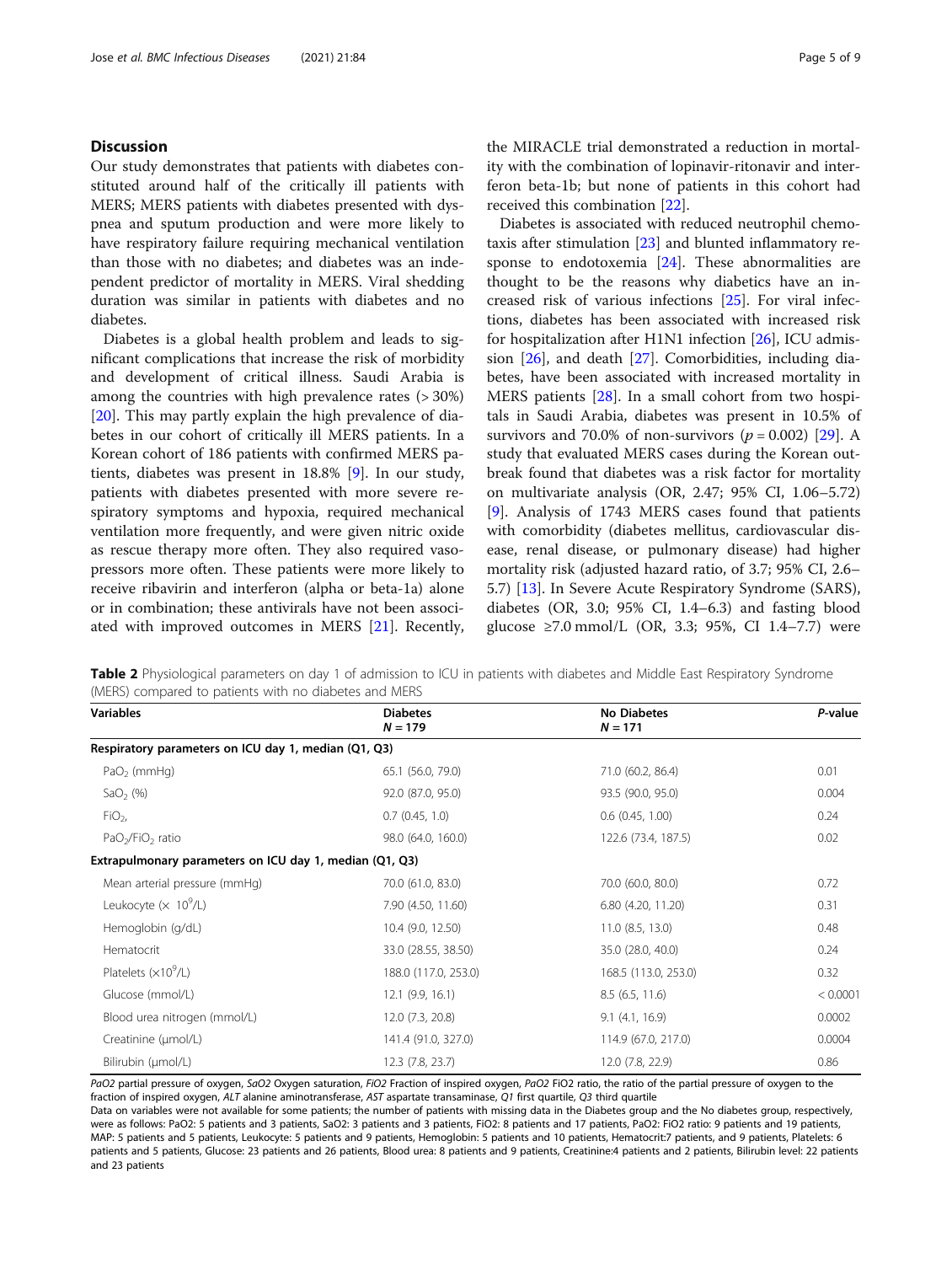<span id="page-5-0"></span>

| Table 3 Main interventions and outcomes in patients with diabetes and Middle East Respiratory Syndrome (MERS) compared to |  |  |
|---------------------------------------------------------------------------------------------------------------------------|--|--|
| patients with no diabetes and MERS                                                                                        |  |  |

| <b>Variables</b>                                        | <b>Diabetes</b><br>$N = 171$ | <b>No Diabetes</b><br>$N = 179$ | P-value           |
|---------------------------------------------------------|------------------------------|---------------------------------|-------------------|
| <b>Interventions</b>                                    |                              |                                 |                   |
| Non-invasive positive pressure ventilation – no. $(\%)$ | 64 (37.4)                    | 43 (24.0)                       | 0.007             |
| Invasive ventilation - no. $(\%)$                       | 153 (89.5)                   | 146 (81.6)                      | 0.04              |
| Duration, median (Q1, Q3)                               | 9.5(4.0,17.0)                | $9.0$ $(4.0, 16.0)$             | 0.68              |
| Neuromuscular blockade - no. (%)                        | 55 (32.2)                    | 78 (43.6)                       | 0.03              |
| High-frequency oscillation ventilation - no. $(\%)$     | 16(9.4)                      | 10(5.6)                         | 0.18              |
| $ECMO - no.$ (%)                                        | 6(3.5)                       | 16(8.9)                         | 0.04              |
| Nitric oxide - no. (%)                                  | 28 (16.4)                    | 16(8.9)                         | 0.04              |
| Prone positioning $-$ no. (%)                           | 14(8.2)                      | 19 (10.6)                       | 0.44              |
| Duration, median (Q1, Q3)                               | 3.0(2.0,3.0)                 | $3.0$ $(2.0, 3.0)$              | 0.97              |
| Any oxygen rescue therapy $-$ no. (%)                   | 73 (42.7)                    | 84 (46.9)                       | 0.43              |
| Vasopressors - no. (%)                                  | 147 (86.0)                   | 129 (72.1)                      | 0.002             |
| Duration, median (Q1, Q3)                               | 6.5(4.0.13.0)                | $6.0$ $(3.0, 14.0)$             | 0.83              |
| Blood transfusion - no. (%)                             | 59 (34.5)                    | 58 (32.4)                       | 0.68              |
| Antivirals - no. (%)                                    |                              |                                 |                   |
| Both interferon and ribavirin $-$ no. (%)               | 70 (40.9)                    | 47 (26.3)                       | 0.02 <sub>0</sub> |
| Interferon only $-$ no. (%)                             | 4(2.3)                       | 5(2.8)                          |                   |
| Ribavirin only - no. (%)                                | 10(5.8)                      | 8(4.5)                          |                   |
| Oseltamivir - no. (%)                                   | 89 (52.0)                    | 107 (59.8)                      | 0.15              |
| Corticosteroids - no. (%)                               | 100 (58.5)                   | 75 (41.9)                       | 0.002             |
| Renal replacement therapy $-$ no. (%)                   | 103 (60.2)                   | 71 (39.7)                       | 0.0001            |
| Duration, median (Q1, Q3)                               | 8.0 (4.0,14.0)               | 8.0 (3.0, 14.0)                 | 0.92              |
| Intravenous immunoglobins - no. (%)                     | 9(5.3)                       | 15(8.4)                         | 0.25              |
| Tracheostomy - no $%$                                   | 5(2.9)                       | 9(5.0)                          | 0.32              |
| <b>Outcomes</b>                                         |                              |                                 |                   |
| ICU mortality $-$ no. (%)                               | 133 (77.8)                   | 95 (53.1)                       | < 0.0001          |
| Hospital mortality - no. $(\%)$                         | 136 (79.5)                   | 102 (57.0)                      | < 0.0001          |
| 90-day mortality – no. (%)                              | 135 (78.9)                   | 98 (54.7)                       | < 0.0001          |
| 28-day mortality – no. $(\%)$                           | 127 (74.3)                   | 90 (50.3)                       | < 0.0001          |
| 14-day mortality - no. $(\%)$                           | 89 (52.0)                    | 76 (42.5)                       | 0.07              |
| ICU length of stay (days), median (Q1, Q3)              | 11.0 (6.0,19.0)              | 8.0 (5.0, 17.0)                 | 0.05              |
| Hospital length of stay (days), median (Q1, Q3)         | 18.0 (10.0,33.0)             | 20.0 (10.0, 37.0)               | 0.63              |

ECMO extracorporeal membrane oxygenation, ICU Intensive care unit. The denominator of the percentage is the total number of subjects in the group

independent predictors of death [[30](#page-8-0)]. Studies on the association of diabetes with disease severity and outcome in COVID-19 have yielded mixed results [[31](#page-8-0)–[36](#page-8-0)]. In a meta-analysis, the risk of severe COVID-19 was not significantly increased in patients with diabetes (OR, 2.07; 95% CI, 0.89–4.82) [\[36](#page-8-0)]. Other studies found no association between diabetes and morality [\[32,](#page-8-0) [35\]](#page-8-0).

It remains unclear how diabetes may contribute to increased disease severity and mortality in people infected with MERS-CoV. In a mouse model of MERS-CoV infection, diabetic mice had a prolonged phase of severe disease and delayed recovery compared to non-diabetic mice [[14\]](#page-8-0). This was associated with delayed inflammation which lasted through 21 days after infection [\[14](#page-8-0)]. Diabetic mice exhibited fewer inflammatory monocyte/ macrophages and CD4+ T cells and lower levels of TNF-a, IL-6, and IL-12b [\[14\]](#page-8-0). This may explain the findings of severe MERS in patients with diabetes.

Viral shedding was relatively prolonged in our MERS patients. However, the time to clearance of MERS-CoV RNA was similar in patients with diabetes and no diabetes. Prolonged shedding has been reported in MERS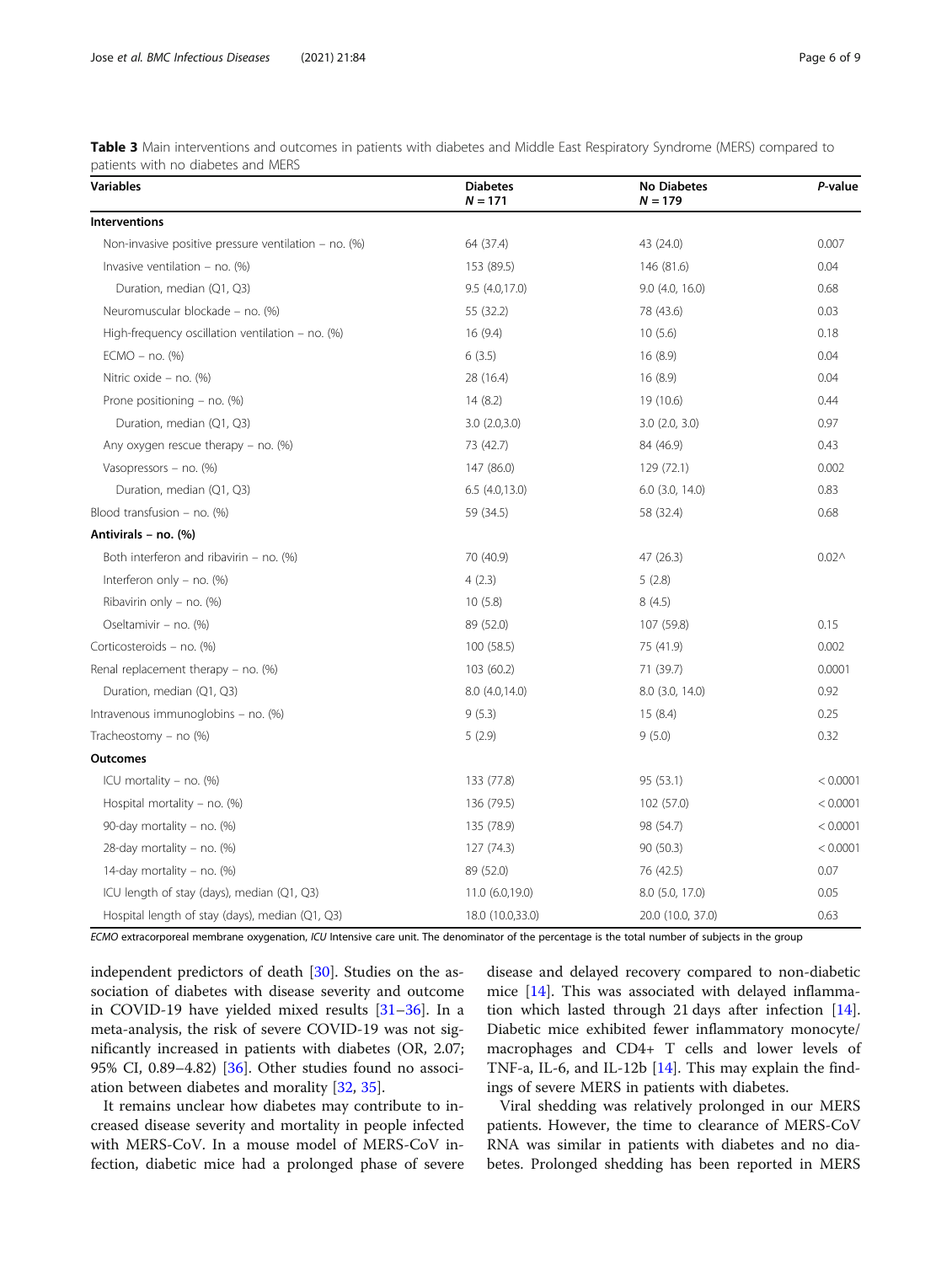<span id="page-6-0"></span>Table 4 Multivariable model to examine whether diabetes is an independent predictor of 90-day mortality in patients with Middle East Respiratory Syndrome (MERS). We adjusted for age, sex, asthma or chronic pulmonary disease, chronic neurological disease, immunosuppressant use before admission, body mass index (BMI), and SOFA score. Model I: Complete case analysis with no imputation (participants with any missing data are excluded). Model II: Multiple imputation (participants with missing data identified and replaced)

| <b>Variables</b>                        | Model I $(N = 266)$ |          | Model II $(N = 350)$ |          |
|-----------------------------------------|---------------------|----------|----------------------|----------|
|                                         | OR (95% CI)         | P-value  | OR (95% CI)          | P-value  |
| <b>Diabetes</b>                         | 2.09 (1.18, 3.72)   | 0.005    | 2.13 (1.15, 3.95)    | 0.02     |
| SOFA (per one-unit increase)            | 1.20 (1.14, 1.26)   | < 0.0001 | 1.17(1.12, 1.23)     | < 0.0001 |
| Female sex                              | 1.68 (1.06, 2.67)   | 0.02     | 1.74 (1.09, 2.79)    | 0.02     |
| Age (per one-year increase)             | 1.04 (1.02, 1.06)   | 0.0002   | 1.04 (1.02, 1.06)    | < 0.0001 |
| Chronic neurological disease            | 3.07 (0.80, 11.81)  | 0.07     | 3.40 (1.04, 11.14)   | 0.04     |
| BMI ( $kg/m2$ ) (per one-unit increase) | 0.97(0.90, 1.03)    | 0.23     | 0.96(0.91, 1.02)     | 0.21     |
| Immunosuppressant use before admission  | 1.24 (0.29, 5.26)   | 0.74     | 1.13(0.35, 3.64)     | 0.84     |
| Asthma or chronic pulmonary disease     | 1.20 (0.66, 2.20)   | 0.51     | 1.04(0.57, 1.91)     | 0.90     |

OR Odds Ratio, CI Confidence Interval, BMI body mass index, SOFA Sequential Organ Failure Assessment

patients in other studies [\[37\]](#page-8-0), and has been associated with corticosteroid use [\[38](#page-8-0)]. Corticosteroids were used more commonly in patients with diabetes in the current study.

The findings of this study should be interpreted in light of its strengths and weaknesses. The strengths include that it is the largest cohort of critically ill patients with MERS. The limitations are related to the nature of the database and include diabetes diagnosis by history and absence of data on glycemic measures, such as type of diabetes, hemoglobin A1c, glucose control during hospitalization, and prior or current diabetes medications. In addition, glucose levels in patients with no diabetes were elevated, suggesting that some patients had stress hyperglycemia or undiagnosed diabetes. This may affect the associations between diabetes and various outcomes. Given the high prevalence of diabetes in Saudi Arabia, the results of our study may not be generalizable to populations of lower diabetes prevalence.

# Conclusion

Diabetes was highly prevalent in a cohort of critically ill patients with MERS. Patients with diabetes had more severe illness. Diabetes was an independent predictor of mortality.

Ethics approval and consent to participants The study was approved by the Ministry of National Guard Health



Fig. 1 Panel a: Time-to-clearance of the Middle East respiratory syndrome coronavirus (MERS-CoV) RNA among patients with diabetes and no diabetes. Time to clearance was defined as the time taken from the date of ICU admission to having two negative RT-PCR tests not followed by positive test. Log-rank test is used to calculate the P-value. Panel b: Kaplan Meir curves for survival among patients with diabetes and no diabetes and Middle East respiratory syndrome (MERS)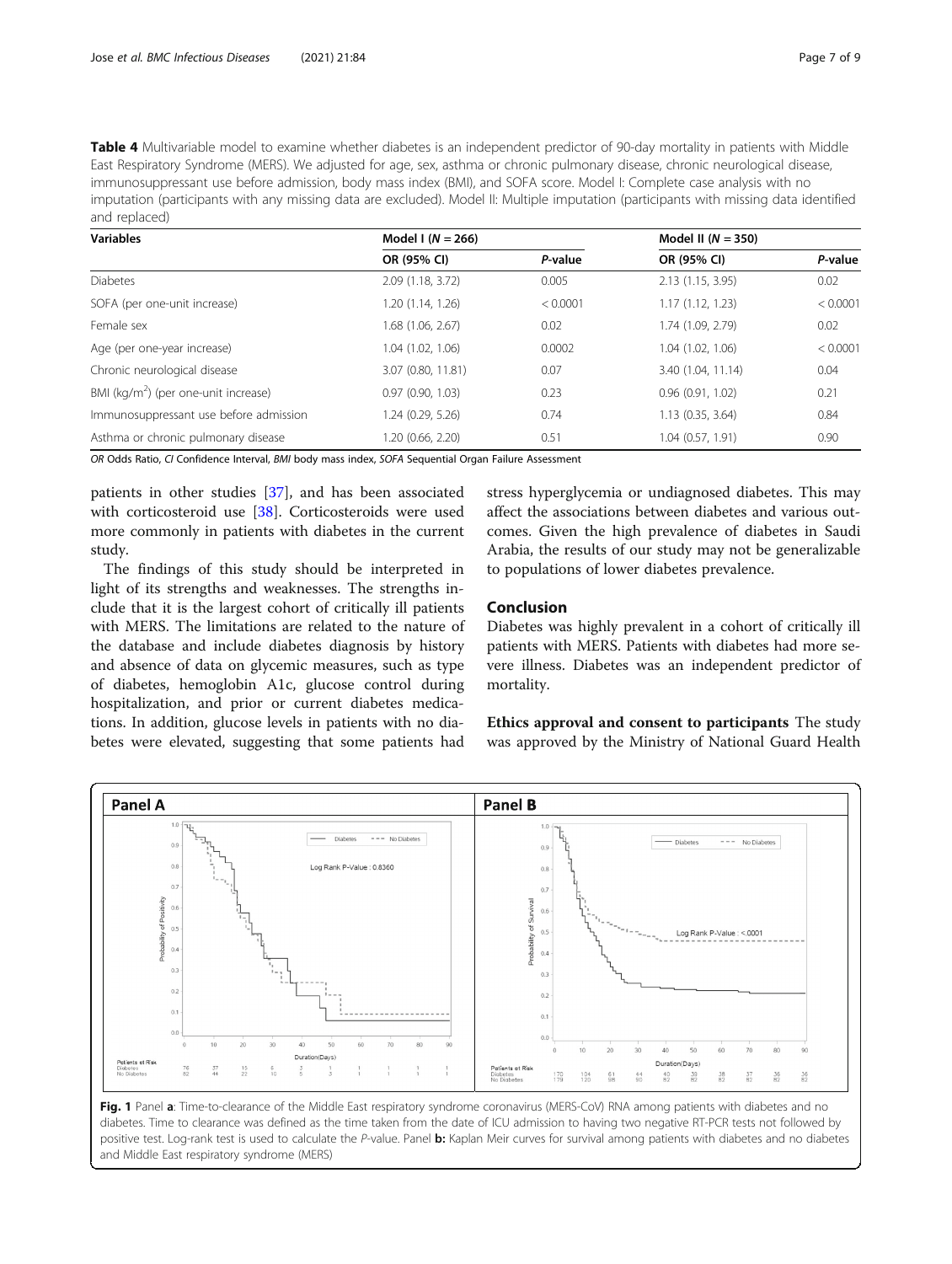<span id="page-7-0"></span>Affairs Institutional Review Board (IRB- RC14–025-R) and by the IRBs of all participating sites (Table S2: Supplement). Informed consent was waived by the IRB because of the retrospective and observational nature of the study.

#### Supplementary Information

The online version contains supplementary material available at [https://doi.](https://doi.org/10.1186/s12879-021-05771-y) [org/10.1186/s12879-021-05771-y](https://doi.org/10.1186/s12879-021-05771-y).

Additional file 1.

#### Acknowledgments

We would like to thank the International Severe Acute Respiratory and Emerging Infection Consortium (ISARIC) for their support in the database construction.

#### Authors' contributions

JJ and YMA: Conception and design, data acquisition, analytical plan, interpretation of data for the work, drafting of the manuscript, critical revision of the manuscript for important intellectual content, approval of the final version to be published, and agreement to be accountable for all aspects of the work. HMD, AO, YM, FH, MS, EQ, BAR, ARH, GAM, AA, KK, AAM, IQ, AAS, AM, OS, RR, KM, AR, AK, SS, AMA: Data acquisition, critical revision of the manuscript for important intellectual content, approval of the final version to be published, and agreement to be accountable for all aspects of the work. GKV and AB: Conception and design, analytical plan, data analysis, critical revision of the manuscript for important intellectual content, approval of the final version to be published, and agreement to be accountable for all aspects of the work.

#### Funding

This research did not receive any specific grant from funding agencies in the public, commercial, or not-for-profit sectors.

#### Availability of data and materials

The dataset(s) supporting the conclusions of this article will be made available on the approval of the PI and according to the rules of King Abdullah International Medical Research Center (KAIMRC).

#### Consent for publication

All the authors have read the final manuscript and approved its submission.

#### Competing interests

Yaseen Arabi provided nonpaid consultations on therapeutics for MERS for Gilead Sciences and SAB Biotherapeutics and he is a Board Member of the International Severe Acute Respiratory and Emerging Infection Consortium (ISARIC). He is the Lead-Co Chair of the Think-20 Saudi Arabia (T20) Taskforce for COVID-19. Other authors declared that they have no competing interests.

#### Author details

<sup>1</sup>Department of Biostatistics and Bioinformatics, King Abdullah International Medical Research Center, Riyadh, Saudi Arabia. <sup>2</sup>Department of Mathematics & Computing, Indian Institute of Technology (ISM), Dhanbad, Jharkhand 826004, India. <sup>3</sup>Intensive Care Department, Ministry of National Guard Health Affairs, King Abdullah International Medical Research Center and King Saud Bin Abdulaziz University for Health Sciences, Riyadh, Saudi Arabia. 4 Department of Intensive Care, College of Medicine, Alfaisal University, Dr Sulaiman Al-Habib Group Hospitals, Riyadh, Saudi Arabia. <sup>5</sup>Military Medical Services, Ministry of Defense, Prince Sultan Military Medical City, Riyadh, Saudi Arabia. <sup>6</sup>Department of Intensive Care, College of Medicine, King Saud bin Abdulaziz University for Health Sciences, King Abdullah International Medical Research Center, King Abdulaziz Medical City, Jeddah, Saudi Arabia. <sup>7</sup>Department of Medicine, King Faisal Specialist Hospital and Research Center, Jeddah, Saudi Arabia. <sup>8</sup>Department of Medicine, University of Jeddah, Jeddah, Saudi Arabia. <sup>9</sup>Intensive Care Department, King Saud Medical City,<br>Riyadh, Saudi Arabia. <sup>10</sup>Department of Intensive Care Services, Prince Sultan Military Medical City, Riyadh, Saudi Arabia. <sup>11</sup>Department of Critical Care

Medicine, King Fahad Medical City, Riyadh, Saudi Arabia. <sup>12</sup>Intensive Care Department, Al-Noor Specialist Hospital, Makkah, Saudi Arabia. <sup>13</sup>Department of Critical Care Medicine, King Saud University, Riyadh, Saudi Arabia. <sup>14</sup>Section of Critical Care Medicine, Department of Medicine, King Faisal Specialist Hospital and Research Center, Jeddah, Saudi Arabia. <sup>15</sup>Department of Anesthesia and Critical Care, Faculty of Medicine, King Abdulaziz University, Jeddah, Saudi Arabia. <sup>16</sup>Tanta University Hospitals, Tanta, Egypt.<br><sup>17</sup>Intensive Care Department, King Faisal Specialist Hospital and Research Center, Riyadh, Saudi Arabia. 18Department of Community Medicine, Faculty of Medicine, King Abdulaziz University, Jeddah, Saudi Arabia. <sup>19</sup>Intensive Care Department, King Fahd Hospital, Jeddah, Saudi Arabia. <sup>20</sup>Department of Critical Care, King Fahad Hospital, Ohoud Hospital, Al-Madinah, Saudi Arabia. <sup>21</sup> Department of Medicine, Division of Infectious Diseases, University of Western Ontario, London, Canada. 22King Fahad Armed Forces Hospital, Jeddah, Saudi Arabia. <sup>23</sup>Department of Medicine, Critical Care Division, King Abdulaziz Hospital, Al Ahsa, Saudi Arabia. <sup>24</sup>Homi Bhaba National Institute, Section of Biostatistics, Centre for Cancer Epidemiology, Tata Memorial Centre, Navi Mumbai, India.

### Received: 12 August 2020 Accepted: 6 January 2021 Published online: 19 January 2021

#### References

- Zaki AM, van Boheemen S, Bestebroer TM, Osterhaus AD, Fouchier RA. Isolation of a novel coronavirus from a man with pneumonia in Saudi Arabia. N Engl J Med. 2012;367(19):1814–20.
- 2. Arabi YM, Balkhy HH, Hayden FG, Bouchama A, Luke T, Baillie JK, Al-Omari A, Hajeer AH, Senga M, Denison MR, et al. Middle East respiratory syndrome. N Engl J Med. 2017;376(6):584–94.
- 3. Assiri A, McGeer A, Perl TM, Price CS, Al Rabeeah AA, Cummings DA, Alabdullatif ZN, Assad M, Almulhim A, Makhdoom H, et al. Hospital outbreak of Middle East respiratory syndrome coronavirus. N Engl J Med. 2013;369(5): 407–16.
- 4. Oboho IK, Tomczyk SM, Al-Asmari AM, Banjar AA, Al-Mugti H, Aloraini MS, Alkhaldi KZ, Almohammadi EL, Alraddadi BM, Gerber SI, et al. 2014 MERS-CoV outbreak in Jeddah--a link to health care facilities. N Engl J Med. 2015; 372(9):846–54.
- 5. Cho S, Kang J, Ha Y, Park G, Lee J, Ko J, Lee J, Kim J, Kang C, Jo I. MERS-CoV outbreak following a single patient exposure in an emergency room in South Korea: an epidemiological outbreak study. Lancet (London, England). 2016;388(10048):994.
- 6. Cai Y, Yu SQ, Postnikova EN, Mazur S, Bernbaum JG, Burk R, Zhang T, Radoshitzky SR, Muller MA, Jordan I, et al. CD26/DPP4 cell-surface expression in bat cells correlates with bat cell susceptibility to Middle East respiratory syndrome coronavirus (MERS-CoV) infection and evolution of persistent infection. PLoS One. 2014;9(11):e112060.
- 7. Assiri A, Al-Tawfiq J, Al-Rabeeah A, Al-Rabiah F, Al-Hajjar S, Al-Barrak A, Flemban H, Al-Nassir W, Balkhy H, Al-Hakeem R. Epidemiological, demographic, and clinical characteristics of 47 cases of Middle East respiratory syndrome coronavirus disease from Saudi Arabia: a descriptive study. Lancet Infect Dis. 2013;13(9):752.
- 8. Saad M, Omrani A, Baig K, Bahloul A, Elzein F, Matin M, Selim M, Al Mutairi M, Al Nakhli D, Al Aidaroos A. Clinical aspects and outcomes of 70 patients with Middle East respiratory syndrome coronavirus infection: a single-center experience in Saudi Arabia. Int J Infect Dis. 2014;29:301.
- 9. Choi WS, Kang C-I, Kim Y, Choi J-P, Joh JS, Shin H-S, Kim G, Peck KR, Chung DR, Kim HO. Clinical presentation and outcomes of Middle East respiratory syndrome in the Republic of Korea. Infect Chemother. 2016; 48(2):118.
- 10. Al-Tawfiq JA, Hinedi K, Ghandour J, Khairalla H, Musleh S, Ujayli A, Memish ZA. Middle East respiratory syndrome coronavirus: a case-control study of hospitalized patients. Clin Infect Dis. 2014;59(2):160–5.
- 11. Alraddadi BM, Watson JT, Almarashi A, Abedi GR, Turkistani A, Sadran M, Housa A, Almazroa MA, Alraihan N, Banjar A. Risk factors for primary Middle East respiratory syndrome coronavirus illness in humans, Saudi Arabia, 2014. Emerg Infect Dis. 2016;22(1):49.
- 12. Alqahtani F, Aleanizy F, Mohamed RAEH, Alanazi M, Mohamed N, Alrasheed M, Abanmy N, Alhawassi T. Prevalence of comorbidities in cases of Middle East respiratory syndrome coronavirus: a retrospective study. Epidemiol Infect. 2019;147:1–5.